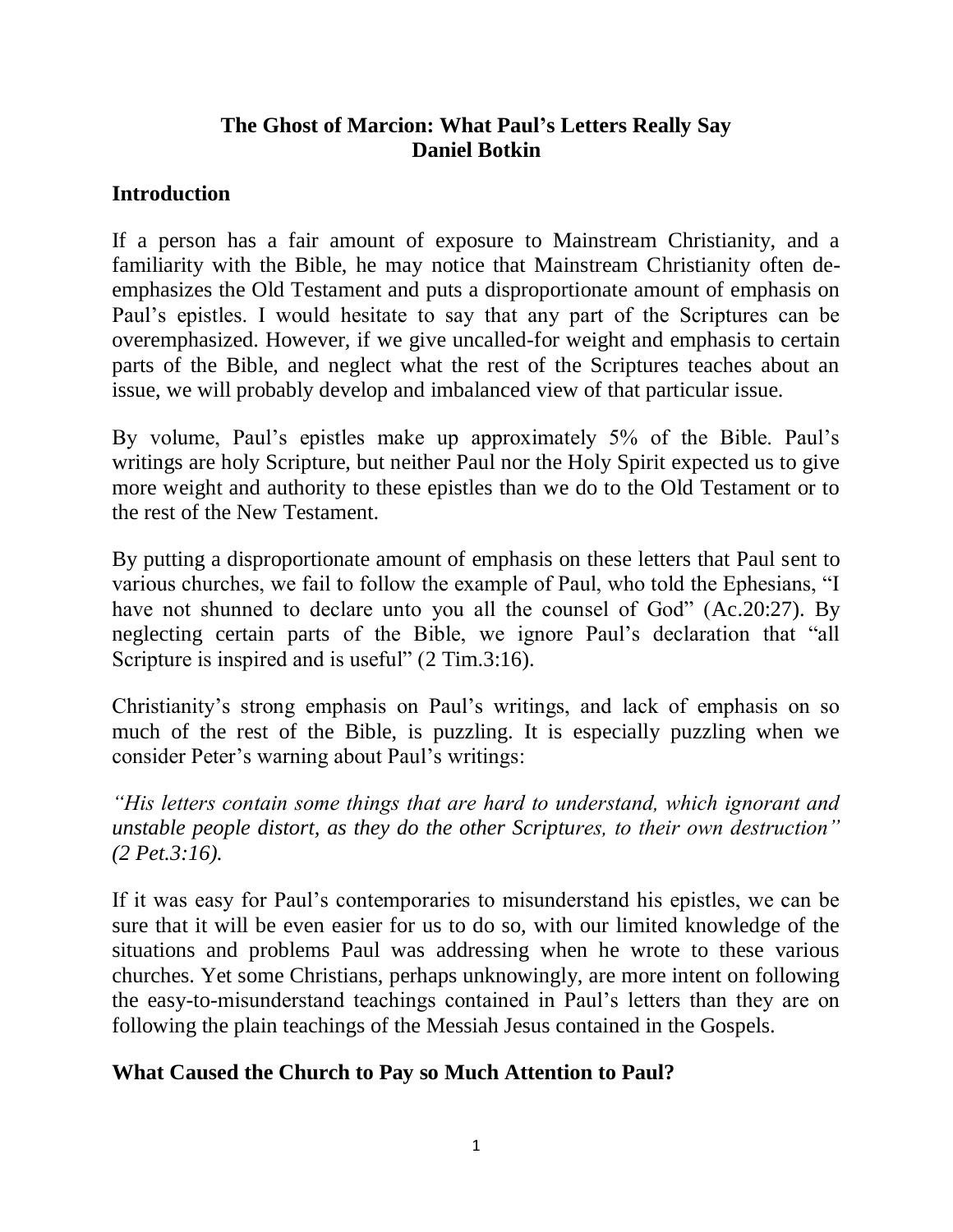How did this shift of focus come about? What caused the Church to begin paying so much attention to Paul and so little attention to the Law and the Prophets and other parts of the Bible? To discover the answer to this question, we must go all the way back to the Second Century. After all the original Apostles had died, other people took on the responsibility of continuing the Church's work. The original Apostles were all Jews, who had been exposed to the teachings of the Law and the Prophets since their childhood. The leaders who replaced them were mostly Gentiles from pagan backgrounds, who had comparatively little understanding of the Old Testament Scriptures. We can read about these people in various documents from the Second Century. One Church historian has this to say about these documents:

*"Many stories come in versions so distorted that it is hard to decide whether the principal characters were worthy successors to the apostles, or the devil's own agents. Perhaps their contemporaries were as uncertain as we are.["\[1\]](http://messianicpublications.com/daniel-botkin/the-ghost-of-marcion/#bk1)*

There is one character, however, which was undoubtedly one of the devil's own agents: the heretic Marcion, who lived in the second half of the Second Century. Marcion taught that the entire Old Testament should be rejected because it belonged to an evil, inferior God, and not to the God revealed by Jesus of Nazareth.

Marcion was very anti-Jewish; therefore he also rejected any New Testament writings which appeared to speak favorably of "Jewish practices" (i.e., keeping the laws and commandments of the Old Testament). As one writer notes:

*"Marcion started the trend which has had many followers right up to the present — if it doesn't suit the theory, excise it as spurious or an interpolation.["\[2\]](http://messianicpublications.com/daniel-botkin/the-ghost-of-marcion/#bk2)*

By the time Marcion finished editing the Scriptures, his "Bible" consisted of nothing more than Luke's Gospel (minus the "Jewish" elements) and ten of Paul's epistles. Paul, Marcion taught, was the only apostle who could be trusted.

Marcion's anti-Jewish, pro-Paul churches spread throughout the Roman Empire and soon became a major threat to the Messianic faith. According to historians, Marcion's heresy continued to spread until it finally died out sometime around the Fifth Century.

We who claim to believe the Bible must ask ourselves an important question: Did Marcion's anti-Jewish, anti-Old Testament, pro-Paul heresy really die out? Or did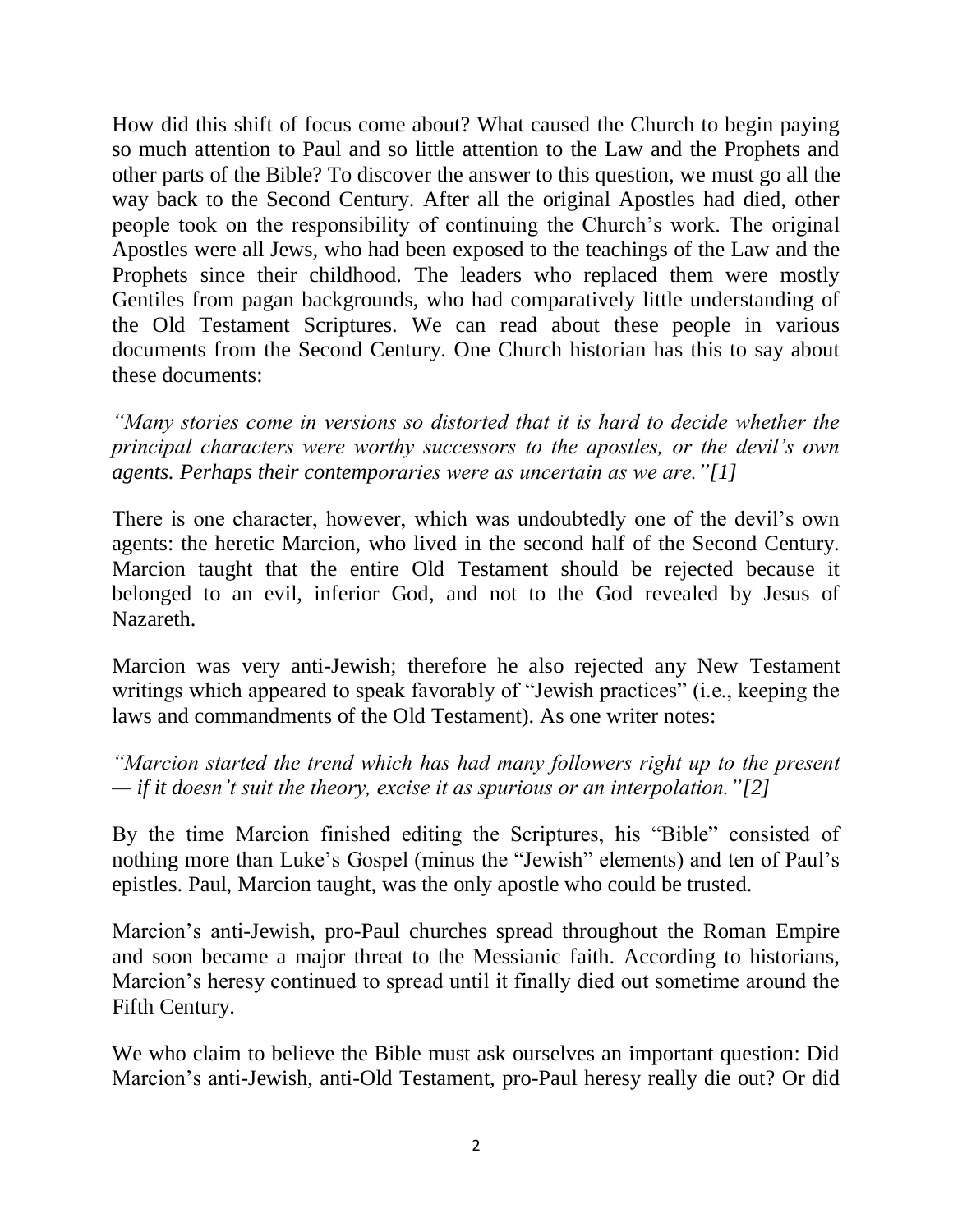the Church simply succumb to it and accommodate it and incorporate it, in a subdued form, into Mainstream Christianity?

Of course our Bible, unlike Marcion's, includes the Law and the Prophets, but how much do we heed their instruction? When we examine the average Christian's attitude to the Law and the Prophets, it is obvious that the ghost of Marcion is very much alive in the church today.

Although the Church pays lip service to the inspiration and authority of *all* the Scriptures, its de-emphasis of the Law, the Prophets, and anything "Jewish," and its heavy emphasis on Paul, reveals that the Church today is basically Marcionite in practice. For those who doubt this assertion, let us examine some things that Marcion taught, and we will see that the spirit of Marcion still has a very strong influence on the Church today.

## **What Did Marcion Teach?**

Marcion's most influential writing was a work entitled *Antithesis*, described as "a highly competent work" which consisted of "contrasted statements arranged to prove the incompatibility of the law and the gospel.["\[3\]](http://messianicpublications.com/daniel-botkin/the-ghost-of-marcion/#bk3)

Unfortunately (or perhaps fortunately), there are no known copies of *Antithesis* in existence. What we know about Marcion's teachings comes mainly from the writings of those who opposed his heresy.

The one to write the most about Marcion was Tertullian, a church leader who wrote a lengthy work called *[Against Marcion](http://www.newadvent.org/fathers/0312.htm)*. Tertullian describes *Antithesis* as:

*"a work strained into making such a division between the Law and the Gospel as thereby to make two separate gods, opposite to each other, one belonging to one instrument (or, as it is more usual to say, testament), one to the other, and thus lend its patronage to faith in another gospel, that according to Antithesis.["\[4\]](http://messianicpublications.com/daniel-botkin/the-ghost-of-marcion/#bk4)*

No real Christian today would admit to believing in two gods, of course. Yet many believers make such a division between Old Testament Law and New Testament grace, that they view the Law as something opposed to grace. The Law is seen as something obsolete and of little use to a Christian. Such a warped view of God's Law will carry over into our view of God Himself. If God's Old Testament Law is opposed to God's New Testament grace, we end up with either a schizophrenic God, or Marcion's two gods.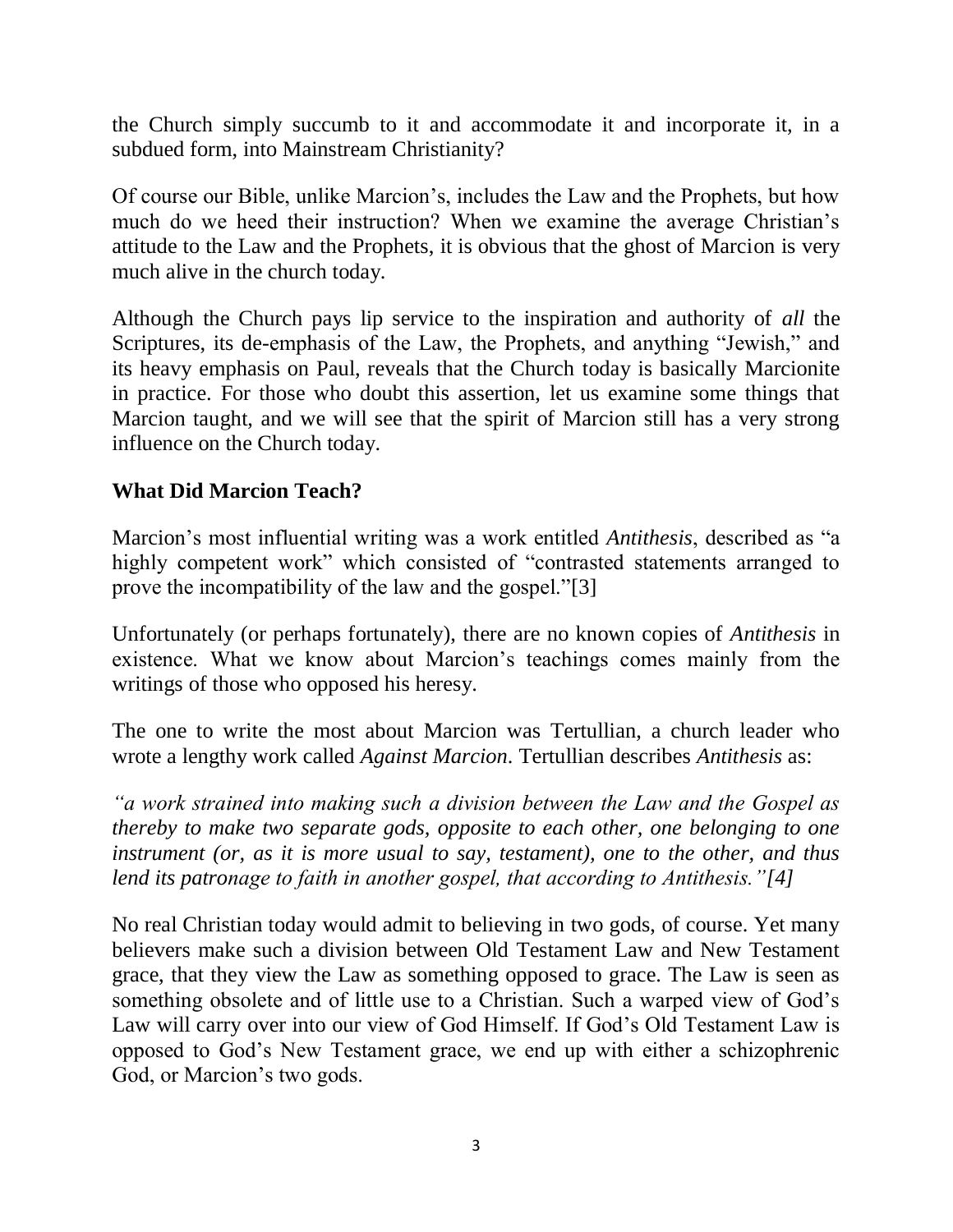"Marcion sets up unequal gods," Tertullian writes, "the one a judge, fierce and warlike, the other mild and peaceable, solely kind and supremely good.["\[5\]](http://messianicpublications.com/daniel-botkin/the-ghost-of-marcion/#bk5)

Is this not exactly what many Christians do? They shun the "Old Testament God" because He is too stern and fierce. They focus instead upon the "New Testament God," who, in their minds, does not expect obedience to His laws. Listen to Tertullian's description of Marcion's God, and see if it is not a description of the god presented by the Church today:

Marcion's god "displays neither hostility nor wrath." He "neither condemns nor disdains" and "does not punish." "A better god has been discovered," Tertullian sarcastically writes, "one who is neither offended nor angry nor inflicts punishment. . . he is merely kind. Of course he forbids you to sin — but only in writing. It lies with you whether you consent to accord him obedience.["\[6\]](http://messianicpublications.com/daniel-botkin/the-ghost-of-marcion/#bk6)

"To what purpose does he lay down commands?" Tertullian asks. "This god is exceptionally dull-witted if he is not offended by the doing of that which he dislikes to see being done.["\[7\]](http://messianicpublications.com/daniel-botkin/the-ghost-of-marcion/#bk7)

We might ask ourselves the same question about the God we worship: To what purpose does He lay down commands? We are certainly not *justified* by keeping the Law. We are justified by faith. But after we are justified, what are we to do with God's commandments? Are we to put them into practice, or are we to disobey them?

## **The Scofield Bible: Reviving the Ghost of Marcion**

One thing that has helped the ghost of Marcion to thrive so well in the Twentieth Century Church is the popularity of the Scofield Reference Bible. Even Christians who have never seen a Scofield Bible have probably been affected by it indirectly, through preachers and teachers who have been influenced by it.

The Scofield Bible contains many excellent study notes and aids to understanding the Scriptures. Several of Scofield's notes, however, strongly suggest a Marcionite view of Law and Grace. A reader of Scofield's notes is left with the impression that Law and Grace are mutually exclusive.

Scofield's anti-law bias has fed and nurtured and sustained the tares of nomophobia (fear of the Law) that Marcion sowed in the Church nineteen centuries ago. As the end of the age approaches, God is sending forth His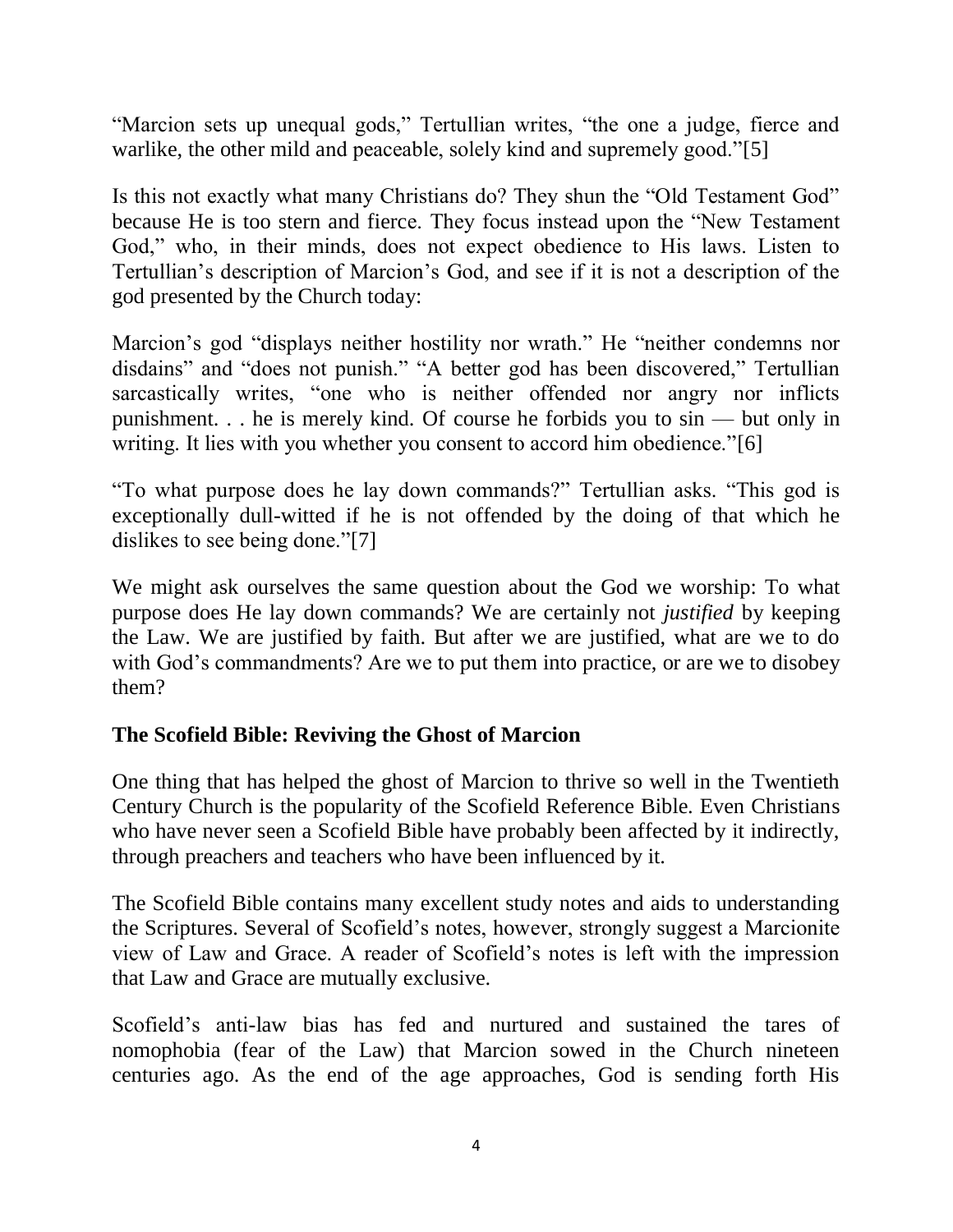messengers to uproot these tares, so His wheat can mature and bring forth the fruit of obedience to God's laws.

#### **Spirit of Lawlessness**

A spirit of lawlessness has been hanging over the Church for most of its history. Some Christians have been influenced by it more than others, of course. Paul saw it beginning in his lifetime. Second Thessalonians speaks about "the secret power of lawlessness" which was "already at work" when Paul wrote to the Thessalonians.

Paul told the Thessalonians that before the Messiah returned, there would be a "falling away" (*apostasy*, "departure from truth"). This departure from the truth would then open the door for something called "the man of lawlessness" to come forth. This "coming of the lawless one" would be accompanied by "all kinds of counterfeit miracles, signs and wonder" which would "deceive those who are perishing."

"They perish because they refused to love the truth and be saved," Paul writes. "For this reason God sends them a powerful delusion so that they will believe the lie." In preparation for the Return of the Messiah, God is also sending powerful revelation to graciously expose the ancient lie, so that those who love the truth can depart from error and be freed from the bewitching influence of the spirit of lawlessness.

In 1989, Ted Turner of CNN declared the Ten Commandments obsolete, and offered his own "Ten Voluntary Initiatives" as an alternative to God's outdated laws. No one should take Turner seriously, of course, but he did make one comment that deserves our attention. "Nobody around likes to be commanded," he said. "Commandments are out.["\[8\]](http://messianicpublications.com/daniel-botkin/the-ghost-of-marcion/#bk8)

Christians may scoff at Turner's idea of replacing God's laws with human ideas, yet is this not the very thing the Church has done with some of God's commandments? We have replaced the 24-hour, seventh-day Sabbath with an hour or two of Sunday morning worship; we have replaced the Biblical holy days with holidays of pagan origin; we have replaced God's dietary guidelines with our own ideas about what we should eat.

After a person has been forgiven and justified by faith, where should he look for moral instruction? Should he look to God's commandments to tell him how to live the Christian life, or should he ignore God's commandments and live according to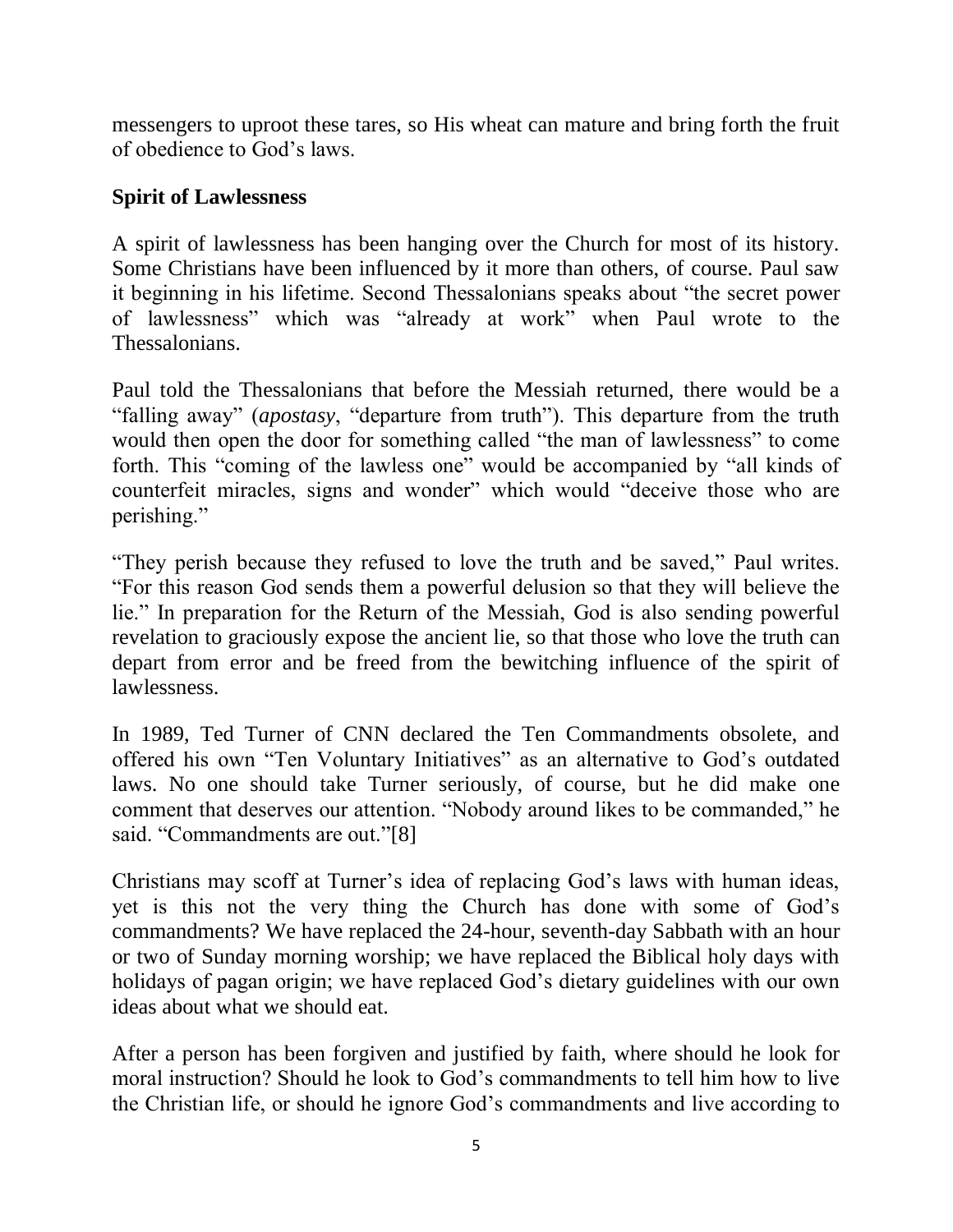man's suggestions? Even Scofield, in spite of all his anti-law bias and nomophobia, concedes that the Old Testament commandments "are used in the distinctively Christian Scriptures as an instruction in righteousness.["\[9\]](http://messianicpublications.com/daniel-botkin/the-ghost-of-marcion/#bk9)

# **Forbid what YHVH Commanded and Command what YHVH Forbid**

In *[Against Marcion](http://www.newadvent.org/fathers/0312.htm)*, Tertullian accuses Marcion and his followers of "forbidding what [God] commands and commanding what he forbids.["\[10\]](http://messianicpublications.com/daniel-botkin/the-ghost-of-marcion/#bk10) The ghost of Marcion continues to do this in the Church today. Mainstream Christianity has criticized believers for keeping the seventh-day Sabbath, for celebrating the Biblical holy days, for practicing the dietary law, and for refusing to shave their beards — things that God has commanded. And, like Marcion, Mainstream Christianity often commands what God forbids: "Forget the Sabbath. Ignore the holy days and dietary laws. And shave that beard, so you'll look like a Christian!" (Many Bible colleges and seminaries command their students to shave their beard, in spite of God's command in [Lev.19:27.](http://biblia.com/bible/esv/Lev.19.27))

Marcion, like many church leaders today, misused the words of Jesus and the words of Paul to support this nomophobic, anti-Jewish, pro-Paul gospel. Tertullian rightly points out that Jesus' verbal attacks on the teachers of the Law were not aimed at the Law itself, but at man's perversion and misuse of God's Law. "He is not criticizing the burdens of the law," Tertullian writes. The burdens Jesus criticized were, according to Tertullian, "those which they piled on of their own, teaching for precepts the doctrines of men.["\[11\]](http://messianicpublications.com/daniel-botkin/the-ghost-of-marcion/#bk11)

Tertullian shows the importance Jesus attached to keeping the commandments when he writes about the rich young ruler who approached Jesus:

*"So when he is asked by that certain man, 'Good Teacher, what shall I do to obtain possession of eternal life?', he inquired whether he knew — which means, was keeping — the Creator's commandments. . . Come now, Marcion, and all you companions in the misery and sharers in the offensiveness of that heretic, what will you be bold enough to say? Did Christ here rescind those former commands. . . ?["\[12\]](http://messianicpublications.com/daniel-botkin/the-ghost-of-marcion/#bk12)*

Tertullian opposes Marcion's misuse of Paul's writings by pointing out the "Jewishness" of Paul's faith, and then asking, "What had [Paul] still to do with Jewish custom, if he was the destroyer of Judaism?["\[13\]](http://messianicpublications.com/daniel-botkin/the-ghost-of-marcion/#bk13)

He also refers to [Romans 7:7](http://biblia.com/bible/esv/Romans%207.7) to combat Marcion's hatred of the Law: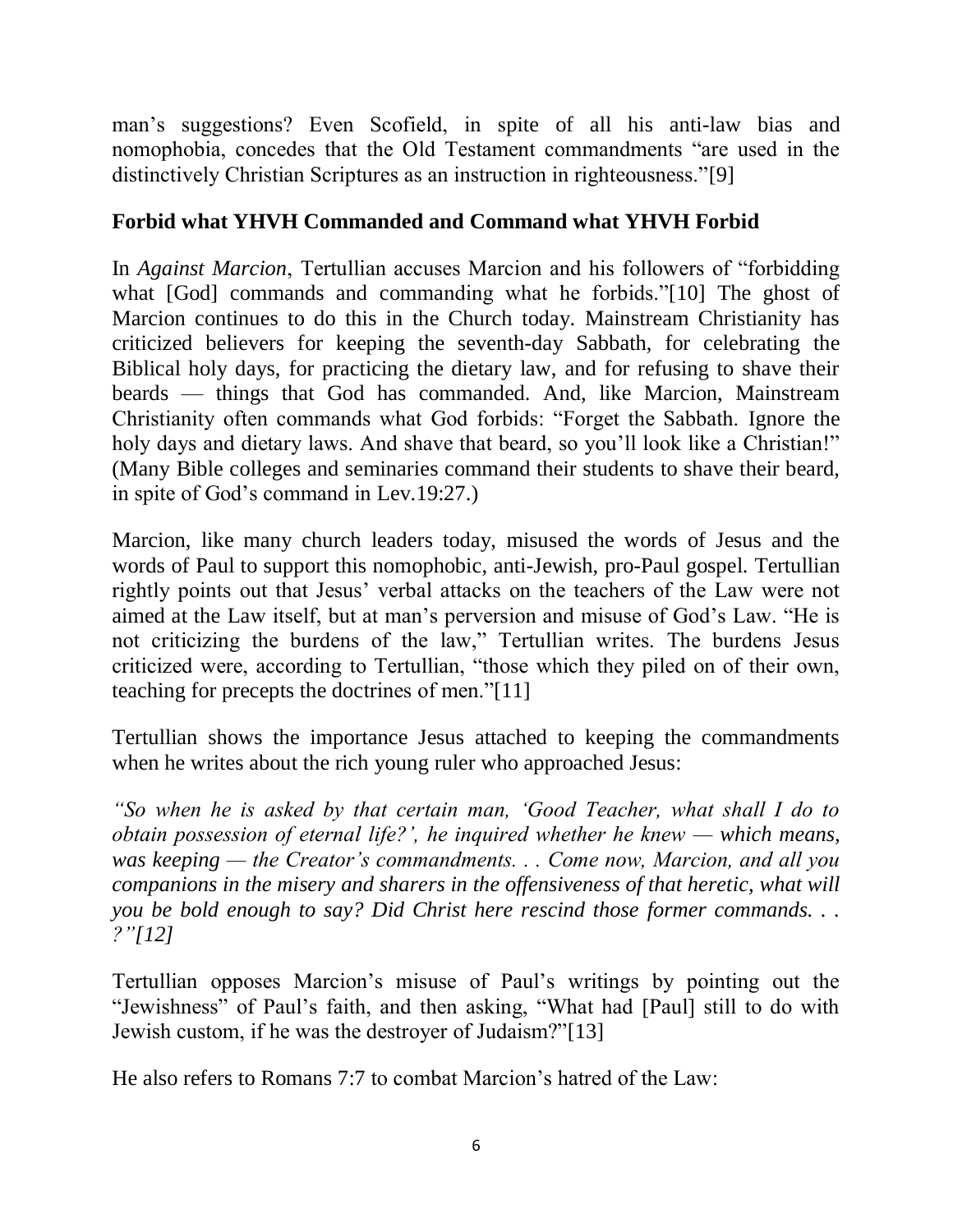*"'What shall we say then? That the law is sin? God forbid.' Shame on you, Marcion. God forbid: the apostle expresses abhorrence of complaint against the law. . . Yet he adds even more: 'The law is holy, and its commandment is just, and good.'["\[14\]](http://messianicpublications.com/daniel-botkin/the-ghost-of-marcion/#bk14)*

As Tertullian points out later:

*"you cannot make a promoter of the law into an opponent of it.["\[15\]](http://messianicpublications.com/daniel-botkin/the-ghost-of-marcion/#bk15)*

Unfortunately, the Church ignored Paul's positive statements about the Law and Jesus' warning about the necessity of continuing to practice and teach the Old Testament commandments. (See [Matt.5:17-19.](http://biblia.com/bible/esv/Matt.5.17-19))

# **Spiritualization of the Law**

*The Epistle of Barnabas*, an influential letter written in the Second Century, indicates the general direction the Church was heading in its attitude to the Old Testament. "The main theme of Barnabas," writes one church historian, "is a spiritualization of the Mosaic law. The writer holds that the Jews were wrong to take the Old Testament literally.["\[16\]](http://messianicpublications.com/daniel-botkin/the-ghost-of-marcion/#bk16)

Everything in the Old Testament was allegorized to give it a Christian meaning. Even the commandments were taken figuratively, because, according to Barnabas, "the law of Moses had never been meant to be taken literally.["\[17\]](http://messianicpublications.com/daniel-botkin/the-ghost-of-marcion/#bk17) Even the dietary restrictions were said to represent not actual food, but various kinds of sinful habits.

Justin Martyr's *[Dialogue With Trypho](http://en.wikipedia.org/wiki/Dialogue_with_Trypho)* also shows early Christianity's negative attitude toward the Law. Trypho the Jew expresses bewilderment when he tells Justin:

*"[You Christians] spurn the commands. . . and then try to convince us [Torahobservant Jews] that you know God, when you fail to do those things that every God-fearing person would do. If, therefore, you can give a satisfactory reply to these charges and can show us on what you place your hopes, even though you refuse to obey the Law, we will listen to you most willingly, and then we can go on and examine in the same manner our other differences.["\[18\]](http://messianicpublications.com/daniel-botkin/the-ghost-of-marcion/#bk18)*

Justin replies by saying that the Law is "obsolete," "abrogated," "voided," and tells Trypho, "You understand all in a carnal way.["\[19\]](http://messianicpublications.com/daniel-botkin/the-ghost-of-marcion/#bk19)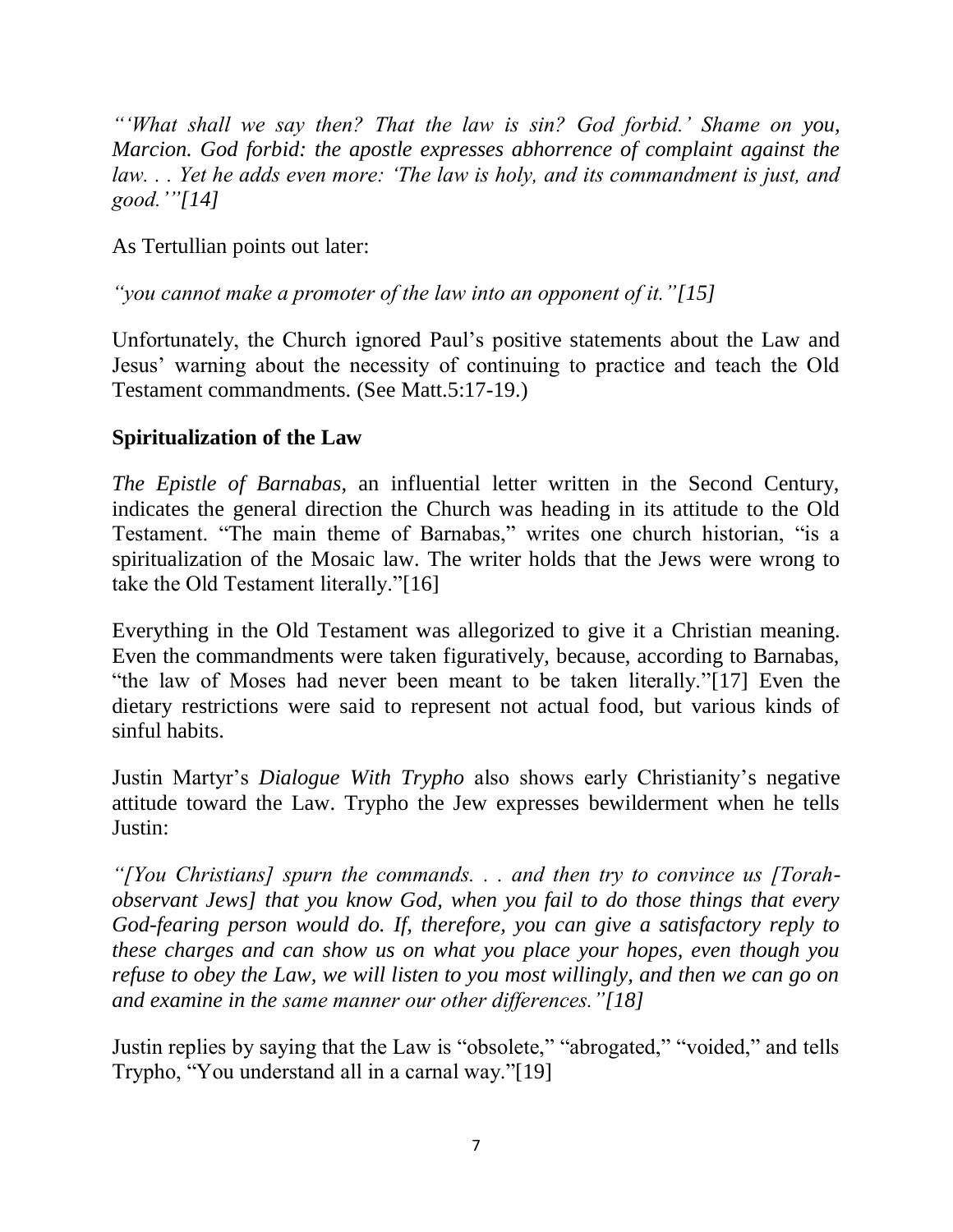Not all followers of the Messiah were influenced by the nomophobic, anti-Old Testament, pro-Paul gospel of Marcion. There is historical evidence of several groups of believers who practiced the Law as an expression of their faith in Yeshua (Jesus) as the Messiah.

After Trypho asks Justin about the possibility of believing in Yeshua as the Messiah and continuing to observe the commandments, Justin writes his reply:

*Yes, Trypho, I conceded, 'there are some Christians who. . . desire to observe as many of the Mosaic precepts as possible — precepts which we think were instituted because of your hardness of heart — while at the same time they place their hope in Christ. . . [\[20\]](http://messianicpublications.com/daniel-botkin/the-ghost-of-marcion/#bk20)*

Justin obviously disagreed with these Law-keeping Messianic believers, but he does acknowledge their existence.

## **Torah Obedient Nazarenes Following Yeshua**

The best-known of these groups who believed in Yeshua and practiced the Torah were the Nazarenes and the Ebionites. There were other groups, more obscure and far less orthodox, such as the Elchasaites and the Pseudoclementines[.\[21\]](http://messianicpublications.com/daniel-botkin/the-ghost-of-marcion/#bk21)

Some doctrinal errors in some of these predominately Jewish groups probably contributed to the decision of the Mainstream, Gentile Church to adopt Marcion's anti-law, anti-Jewish attitude. One writer notes that "Jewish Christianity in various forms continued as a disturbing factor until almost the Fifth Century.["\[22\]](http://messianicpublications.com/daniel-botkin/the-ghost-of-marcion/#bk22)

It is interesting that this is the same time that Marcion's heresy supposedly "died out." Once Marcion's error (in a modified, subdued form) had been fully assimilated into the Mainstream Church, "Jewish Christianity" was no longer a "disturbing factor" because the Law-keeping Christians were greatly outnumbered by those who had adopted Marcion's attitude toward the Law. The number of those who upheld both the torah and the Messiah (see [Rev.12:17](http://biblia.com/bible/esv/Rev.12.17)  $\&$  [14:12\)](http://biblia.com/bible/esv/Rev%2014.12) was so insignificant by the Fifth Century that the Mainstream Church no longer considered them a threat. They could now be written off as a fringe group, and conveniently ignored. Though they were few in number compared to the now-Marcionized Mainstream Church, these groups who upheld both the Torah and the Messiah continued to exist until at least as late as the Tenth Century[.\[23\]](http://messianicpublications.com/daniel-botkin/the-ghost-of-marcion/#bk23)

While Mainstream Christianity, influenced by Marcion, de-emphasized the law and over-emphasized Paul, groups such as the Ebionites totally rejected Paul, viewing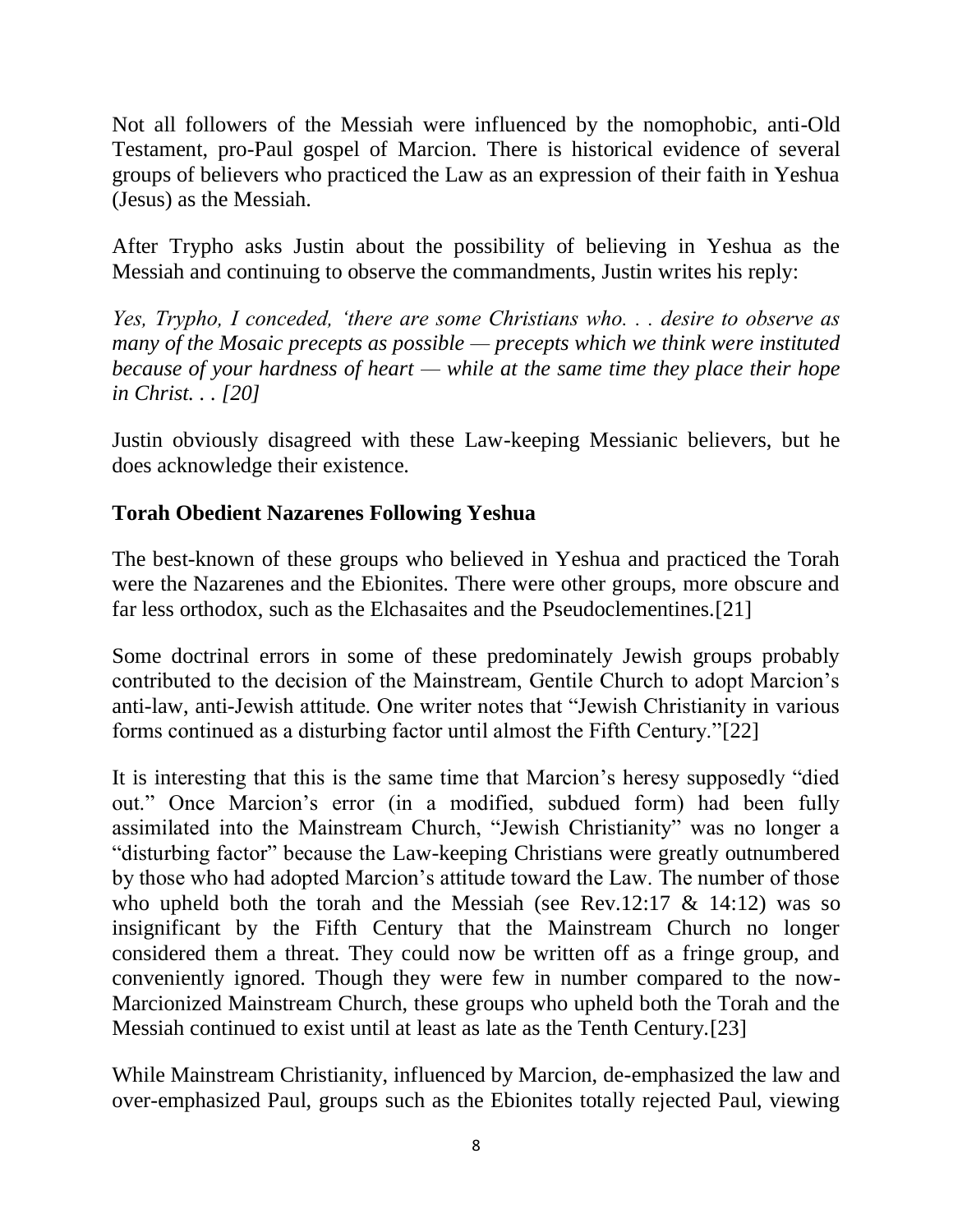him as an apostate and enemy of the Law. Both of these extremes are distortions of true, Biblical faith in the Messiah.

The solution is not to reject either Paul or the Law; the solution is to view Paul's writings in a way that will allow them to harmonize with what the rest of the Bible says about the Law.

### **Seven Guidelines to Understanding Paul's letters**

How should a disciple of Yeshua/Jesus view Paul's epistles? For those who desire to be faithful and to live "by every word that proceeds from the mouth of God," seven guidelines are listed below. The Bible student should keep these guidelines in mind when reading Paul's writings.

### **Guideline 1: Over-All Biblical Context**

Paul's epistles, like any other part of Scripture, must be viewed in the light of the entire Bible. This means that when we are dealing with the Law, we must not focus in on a few statements Paul made, and ignore everything else the bible says about God's Law. As pointed our earlier, Paul's writings make up approximately 5% of the Bible. Paul's writings must be understood in a way that will make them compatible with what the other 95% of the Bible says. In other words, let the other 95% of the Bible interpret the 5% that Paul wrote.

It is important to remember that for many years, the Old Testament was the only Bible the Early Church had. The New Testament writings were gradually accepted into the canon of the Scriptures. It was not until about the middle of the Second Century that the term "the Scriptures" referred to the New Testament as well as the Old Testament[.\[24\]](http://messianicpublications.com/daniel-botkin/the-ghost-of-marcion/#bk24) Therefore, when New Testament writers mention "the scriptures" or "the commandments," they are referring to the Old Testament.

#### **Guideline 2: Historical Context**

The New Jerusalem Bible, in its "Introduction to Paul," makes this statement:

*"It is important to remember that Paul's letters were not meant as theological treatises: most of them represent his response to a particular situation in a particular church. . . . Paul's letters do not give any systematic and exhaustive exposition of his teachings; they presuppose the oral teaching which preceded them, and enlarge and comment only upon certain points of that.["\[25\]](http://messianicpublications.com/daniel-botkin/the-ghost-of-marcion/#bk25)*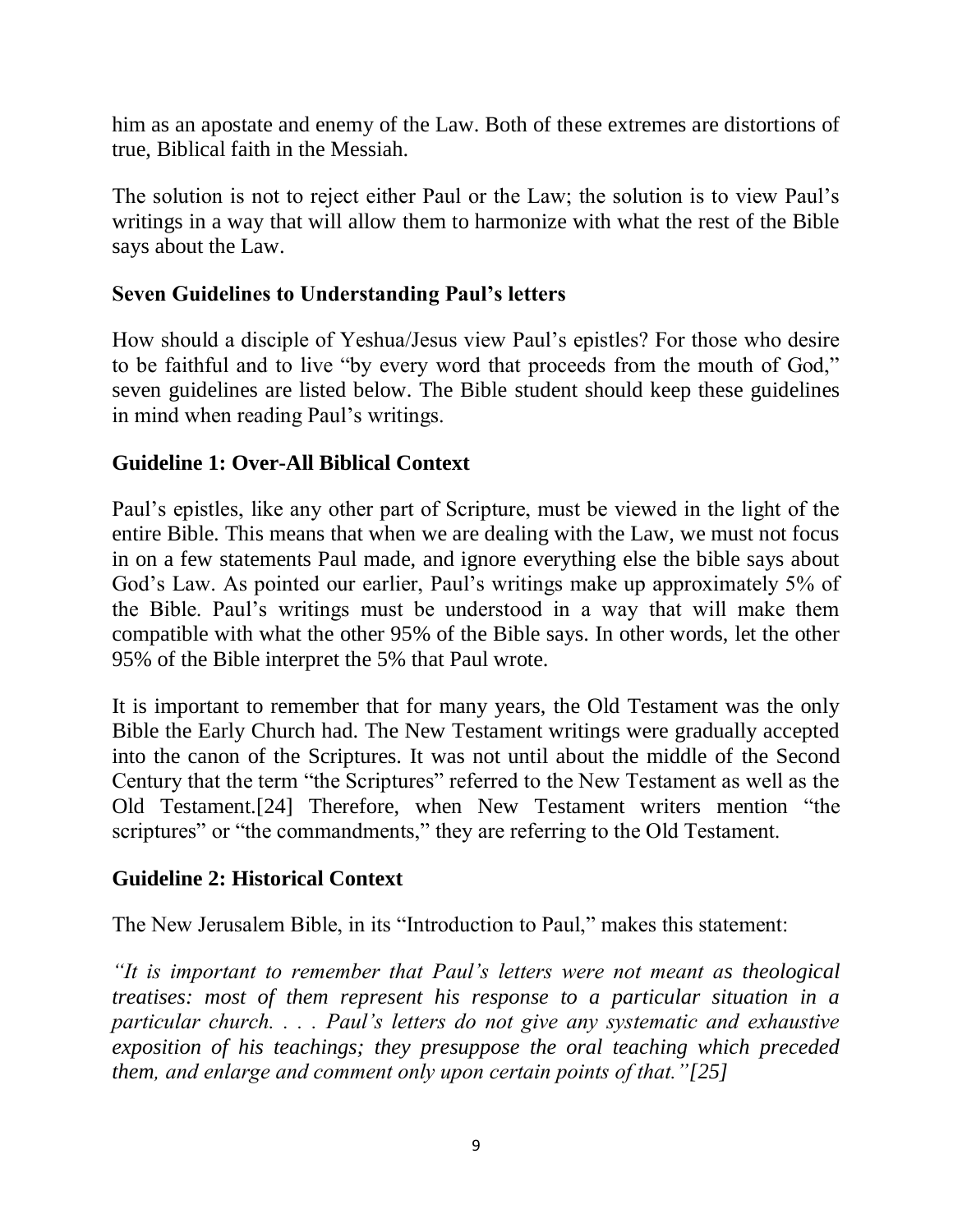Because Paul often wrote to correct particular problems in particular churches, we must have some knowledge of the situation Paul was addressing if we are to understand his writings. Sometimes the problem can be inferred from Paul's remarks, but often we are left with little or no knowledge of the situations Paul was dealing with.

Theologians often try to reconstruct the historical backgrounds of the epistles, and make educated guesses about the problems Paul was addressing. This can be a noble effort, if it is done in a sincere attempt to come to a clearer understanding of what Paul taught. Unfortunately, many people come to an understanding of Paul that contradicts what the rest of the Bible teaches, either by incorrectly reconstructing the historical background, or by ignoring it altogether.

## **Guideline 3: Peter's Warning**

It is important to bear in mind Peter's warning that Paul's letters are not easy to understand:

*"His letters contain some things that are hard to understand, which ignorant and unstable people distort, as they do the other Scriptures, to their own destruction. Therefore, dear friends, since you already know this, be on your guard so that you may not be carried away by the error of lawless men and fall from your secure position " [\(2 Pet.3:16f\)](http://biblia.com/bible/esv/2%20Pet.3.16f).*

Those with little or no knowledge of the Old Testament Scriptures are especially apt to misinterpret Paul's writings to their own ruin. Notice, it is not the Lawkeeping disciples of Yeshua who distort Paul's epistles — it is "lawless men" that Peter warns us about.

## **Guideline 4: Jesus' Warning**

Early in His ministry, the Messiah spoke this warning to His followers:

*"Do not think that I have come to abolish the Law or the Prophets; I have not come to abolish them but to fulfill them. I tell you the truth, until heaven and earth disappear, not the smallest letter, not the least stroke of a pen, will by any means disappear from the Law until everything is accomplished. Anyone who breaks one of the least of these commandments and teaches others to do the same will be called least in the kingdom of heaven, but whoever practices and teaches these commands will be called great in the kingdom of heaven" [\(Matt.5:17-19\)](http://biblia.com/bible/esv/Matt.5.17-19).*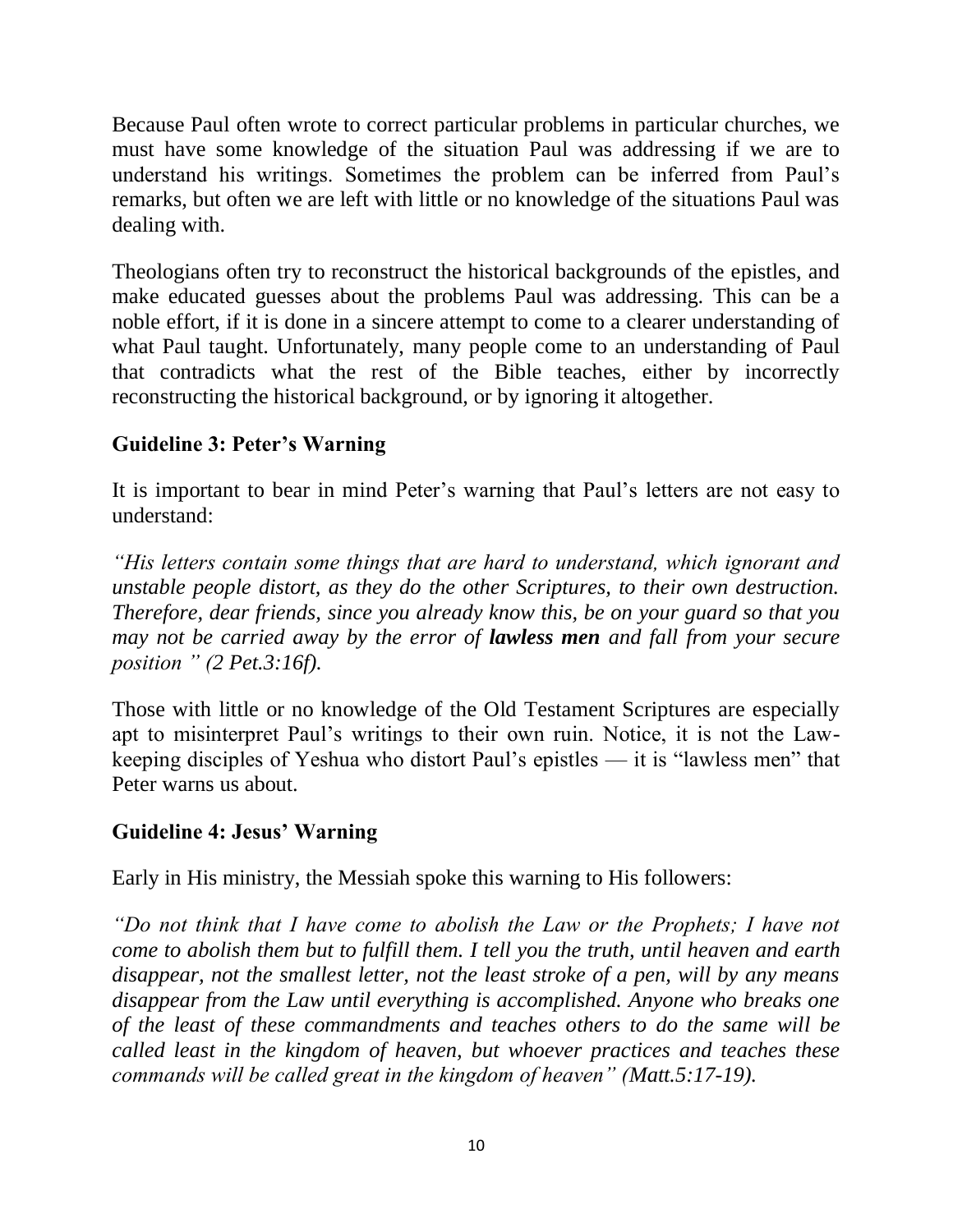Our Master's warning seems plain and simple enough to understand, yet many Christians mistakenly believe that by fulfilling the Law, He thereby abolished it. This is exactly what He is warning us not to think! "I have come to fulfill the Law," He says, "but do not even think that by fulfilling it, I am thereby abolishing it."

Sometimes it is easier for people outside Mainstream Christianity to see the blindness of Christians in this area. The Jewish Encyclopedia quotes Jesus' warning of [Matt.5:17,](http://biblia.com/bible/esv/Matt.5.17) and then makes this bold statement: "The rejection of the Law by Christianity, therefore, was a departure from its Christ.["\[26\]](http://messianicpublications.com/daniel-botkin/the-ghost-of-marcion/#bk26)

In an article with the catchy title, "Jesus Was Not a Christian," the writer points out that "Jesus certainly wouldn't have been recognized as a Christian throughout his entire life." He "scrupulously adhered to the law of Moses" and "enjoined his disciples to keep every detail of the Torah.["\[27\]](http://messianicpublications.com/daniel-botkin/the-ghost-of-marcion/#bk27)

A story in the New York Yiddish *Forward* tells of a reporter's encounter with an old Hasidic Jew in Paris years ago. This Jew had a fervent faith in Jesus as the Messiah. When the reporter asked him about the compatibility of Orthodox Judaism and belief in Jesus, the old man replied, "Who then should believe in him — the gentiles?" The reporter describes the old man's remarks this way:

*"He said that only Jews can truly accept belief in Jesus as the Messiah and regard him as the last prophet, for gentiles can never accept such a lofty faith. It is next to impossible for them to walk in his ways, for first of all, Yeshua, as he called him, commanded to observe all the Jewish laws, the entire Torah, and gentiles do not even know this.["\[28\]](http://messianicpublications.com/daniel-botkin/the-ghost-of-marcion/#bk28)*

Of course it is not impossible for Gentiles to accept and practice such a lofty faith. The question is, will they do it? Or will they continue to cling to the lies of Marcion?

## **Guideline 5: Paul's Positive Statements About the Law**

Many Christians overlook or choose to ignore the positive things Paul said about the Law. He writes, for example, "the law is holy, and the commandment is holy, righteous and good" [\(Rom.7:12\)](http://biblia.com/bible/esv/Rom.7.12). Pauls says, "For in my inner being I delight in God's law" and "I myself in my mind am a slave to God's law" [\(Rom.7:22,](http://biblia.com/bible/esv/Rom.7.22)[25\)](http://biblia.com/bible/esv/Rom%207.25).

He tells Timothy, "We know that the law is good if one uses it properly" [\(1](http://biblia.com/bible/esv/1%20Tim.1.8)  [Tim.1:8\)](http://biblia.com/bible/esv/1%20Tim.1.8). To the Corinthians he writes, "Keeping God's commandments is what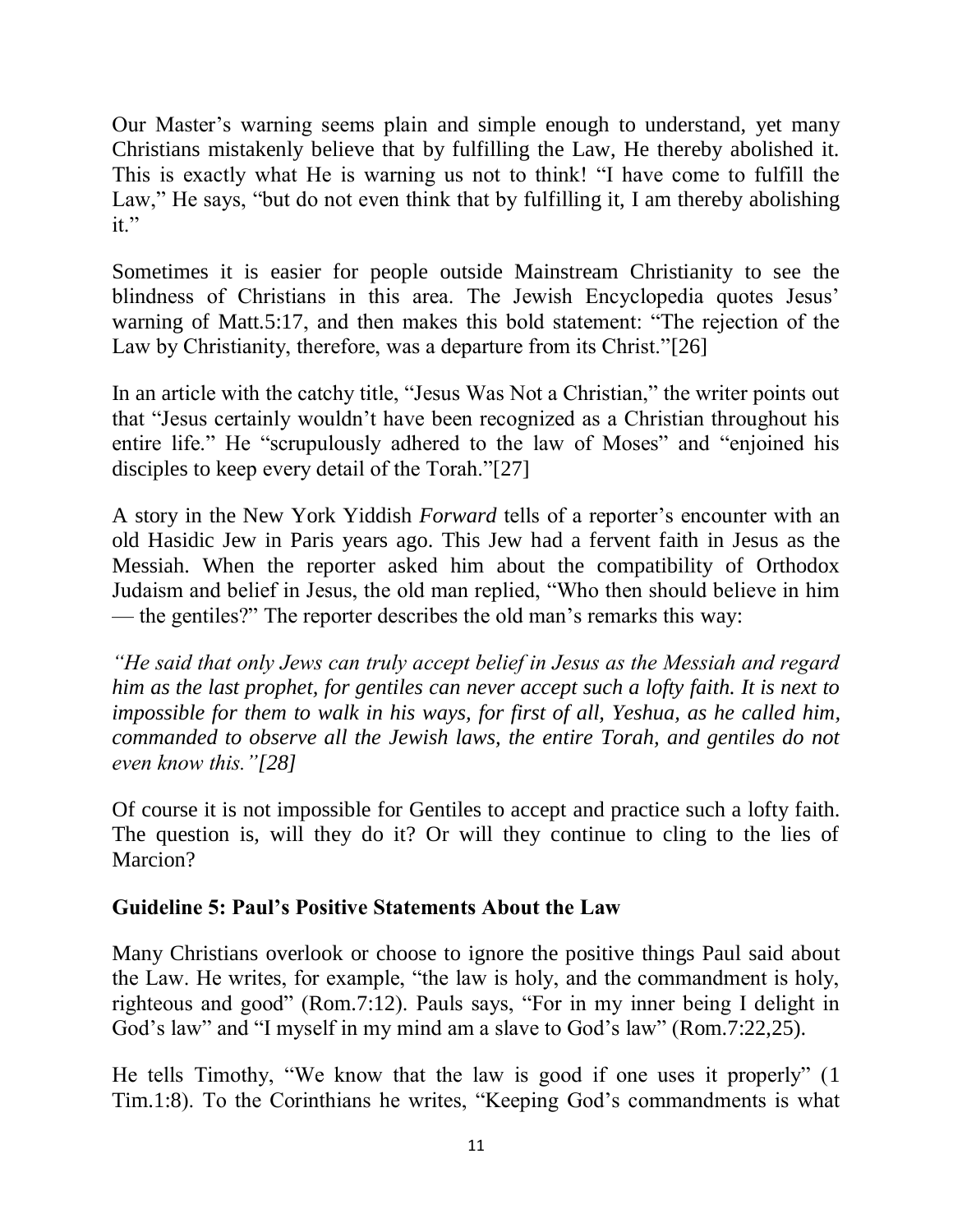counts" [\(1 Cor.7:19\)](http://biblia.com/bible/esv/1%20Cor.7.19). Even when explaining the righteousness that comes by faith, Paul is careful to make sure his readers know that their faith does not give them an excuse to ignore God's Law: "Do we, then, nullify the law by this faith? Not at all! Rather, we uphold the law" [\(Rom.3:31\)](http://biblia.com/bible/esv/Rom.3.31).

## **Guideline 6: Paul's Negative Statements About the Law**

Paul, in his negative statements about the Law, was not criticizing the Law itself, but man's misuse of the Law. The Law was meant to be a moral guide for a people already justified by faith, but some people in Paul's day were depending on their Law-keeping as the means of their justification before God. What Paul criticized was not Law-keeping itself, but making Law-keeping the basis of one's justification before God.

Between the Babylonian Captivity and the time of the Messiah, Israel developed an erroneous understanding of the Law's purpose. The Jews who first returned from Babylon knew that their exile had been the result of the breaking of God's laws; therefore, they put a heavy emphasis on the Law when they returned to their homeland. Unfortunately, this new emphasis eventually developed a theology that caused some people to erroneously view Law-keeping, rather than faith, as the key to their justification. Paul's negative statements about the Law were simply his attempts to correct this erroneous use of the Law.

One writer puts it this way:

*"Paul, in his epistles, affirms the law, yet condemns the wrong emphasis men place upon it. In this sense he is turning believers back to the original intent of the law, it being a rule for godly living for those who are already redeemed. He rejects the later shift towards making it a means of salvation.["\[29\]](http://messianicpublications.com/daniel-botkin/the-ghost-of-marcion/#bk29)*

Another author says basically the same thing when he writes, "Paul rejects the law as a *method of salvation* but upholds it as a *standard for Christian conduct*.["\[30\]](http://messianicpublications.com/daniel-botkin/the-ghost-of-marcion/#bk30)

If we ignore this fact, we will twist the writings of Paul to our own loss, as Marcion and other lawless men have done throughout the centuries.

# **Guideline 7: Paul's Example**

Actions speak louder than words, the well-known proverb says. If we truly want to understand Paul's attitude towards keeping or not keeping the Law, we must look at his actions as well as his words.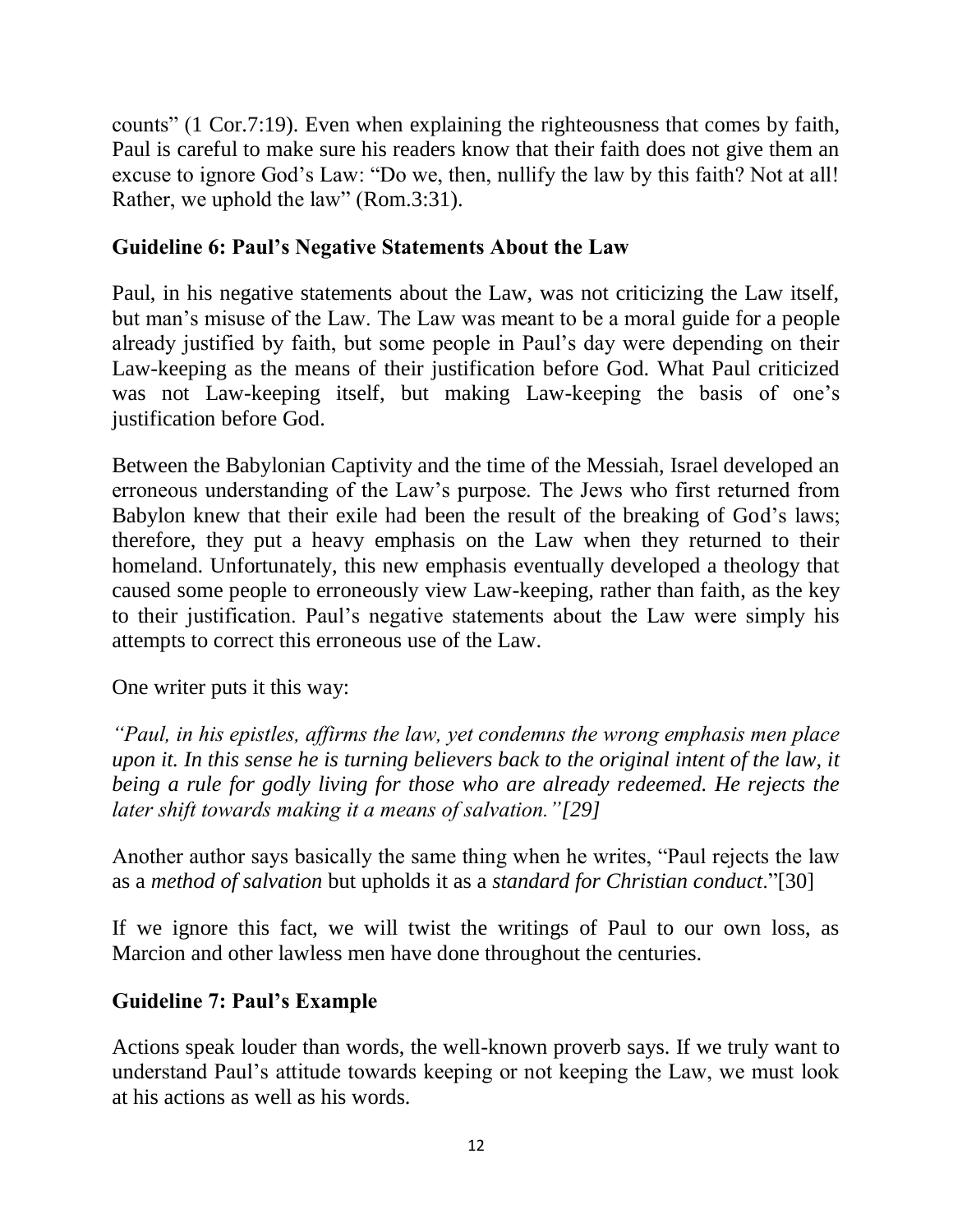Even in Paul's own lifetime, false rumors were circulating that Paul taught people "to forsake Moses, telling them not to circumcise their children nor to walk according to the customs" [\(Acts 21:21\)](http://biblia.com/bible/esv/Acts%2021.21). To dispel these false accusations, the elders of Jerusalem had Paul go with four men who had taken a vow (probably a Nazirite vow), telling Paul that in this way "all will know that there is *nothing* to the things which they have been told about you, but that you yourself also work orderly, *keeping the Law*" [\(Acts 28:17\)](http://biblia.com/bible/esv/Acts%2028.17).

To his Jewish accusers from Jerusalem, Paul said, "I have committed *no offense*  either against *the Law of the Jews* or against the temple" [\(Acts 25:8\)](http://biblia.com/bible/esv/Acts%2025.8). To the Jews in Rome, he repeated the same testimony: "Brethren, though I had done *nothing*  against our people, or *the customs of our fathers*, yet I was delivered prisoner into the hands of the Romans" [\(Acts 28:17\)](http://biblia.com/bible/esv/Acts%2028.17).

It is very clear that Paul continued to keep the Law after he met the Messiah. The only thing that changed was Paul's reason for keeping the Law. Before, he had kept it in an effort to be justified before God. After meeting the Messiah, he found the justification he had sought through his Law-keeping. Paul was justified through faith, and the Law was internalized, "written upon the heart," as Jeremiah prophesied it would be (31:31-34). Now he desired to obey God's commandments because of the inward impulse of his new nature. His obedience was no longer the result of an external compulsion to justify himself before God by Law-keeping. Thus, he was free to obey "in the way of the Spirit, and not in the old way of the written code" [\(Rom.7:6\)](http://biblia.com/bible/esv/Rom.7.6).

By keeping the Law, in the right way and for the right reasons, Paul left an example for all disciples to follow, whether Jew or non-Jew. Some people seem to think that only Jewish believers were expected to continue practicing Torah. The so-called "Great Commission" rules out this possibility. When Jesus instructed His Jewish disciples to go to "all nations [Gentiles]," He told them to teach the Gentile nations "to obey *everything* I have commanded you [My Jewish disciples]" [\(Matt.28:18ff\)](http://biblia.com/bible/esv/Matt.28.18ff). He commanded His Jewish disciples to obey the Torah [\(Matt.5:17-](http://biblia.com/bible/esv/Matt.5.17-19) [19](http://biblia.com/bible/esv/Matt.5.17-19) & [23:1-2\)](http://biblia.com/bible/esv/Matt%2023.1-2), and they were to teach the Gentiles to do it.

The key to godly living is not to ignore the Law and elevate Paul, as Marcion did. Nor is the solution to overemphasize the Law and reject Paul, as the Ebionites and others did. The solution is to do what Paul said to do: "Follow my example, as I follow the example of the Messiah" [\(1 Cor.11:1\)](http://biblia.com/bible/esv/1%20Cor.11.1). If we truly follow Paul's example, as he followed the example of Messiah, we will begin to practice Old Testament commands that the Church has ignored or changed.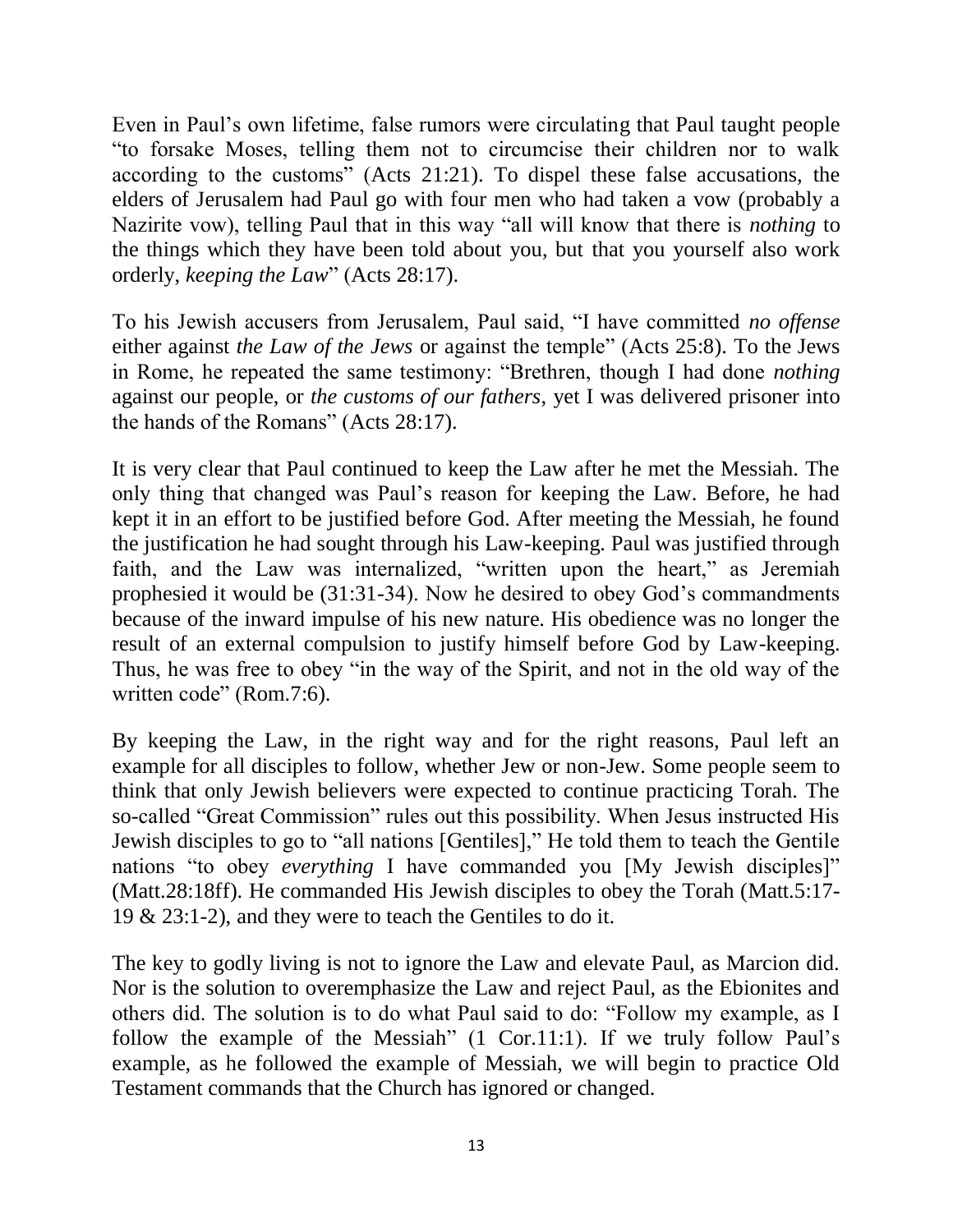A. W. Tozer wrote, "Probably no other portion of the Scriptures can compare with the Pauline epistles when it comes to making artificial saints.["\[31\]](http://messianicpublications.com/daniel-botkin/the-ghost-of-marcion/#bk31) Let us avoid artificial sainthood by keeping in mind the above-mentioned seven guidelines for understanding Paul's epistles:

- 1. Over-all Biblical context
- 2. Historical context
- 3. Peter's warning
- 4. Jesus's warning
- 5. Paul's positive statements about the Law
- 6. Paul's negative statements about the Law
- 7. Paul's example

As we let the naked truth of Holy Scripture renew our minds and change our thinking, the sunlight of God's Word will dispel the mist of the ghost of Marcion. We will find ourselves transformed as the fog lifts, and as we see the Law as God always meant it to be seen: as something positive, holy, and good, "if one uses it properly" [\(1 Tim.1:8\)](http://biblia.com/bible/esv/1%20Tim.1.8).

Let those who wish to whole-heartedly follow the Messiah begin to learn the commandments, practice them, and teach them to others, for "whoever practices and teaches these commands will be called great in the kingdom of heaven" [\(Matt.5:19\)](http://biblia.com/bible/esv/Matt.5.19). As we banish the ghost of Marcion, the "spirit of lawlessness," from our theology, we will see the commandments not as a yoke of bondage, but as a moral guide by which we can joyfully live a life that is pleasing to the Heavenly Father. Then we will be able to rejoice in God's commandments as the psalmist did:

*"I will praise You with an upright heart as I learn your righteous laws. . . I rejoice in following Your statutes as one rejoices in great riches. . . I have chosen the way of truth; I have set my heart on Your laws. I hold fast to Your statutes, O Lord; do not let me be put to shame. I run in the path of Your commands, for You have set my heart free. . . I will always obey Your law, forever and ever. I will walk about in freedom, for I have sought out Your precepts. . . Great peace have they who love Your law, and nothing can make them stumble" [\(Ps.119:7](http://biblia.com/bible/esv/Ps.119.7)[,14,](http://biblia.com/bible/esv/Ps%20119.14)[30-32,](http://biblia.com/bible/esv/Ps%20119.30-32)[44f](http://biblia.com/bible/esv/Ps%20119.44f)[,165\)](http://biblia.com/bible/esv/Ps%20119.165).*